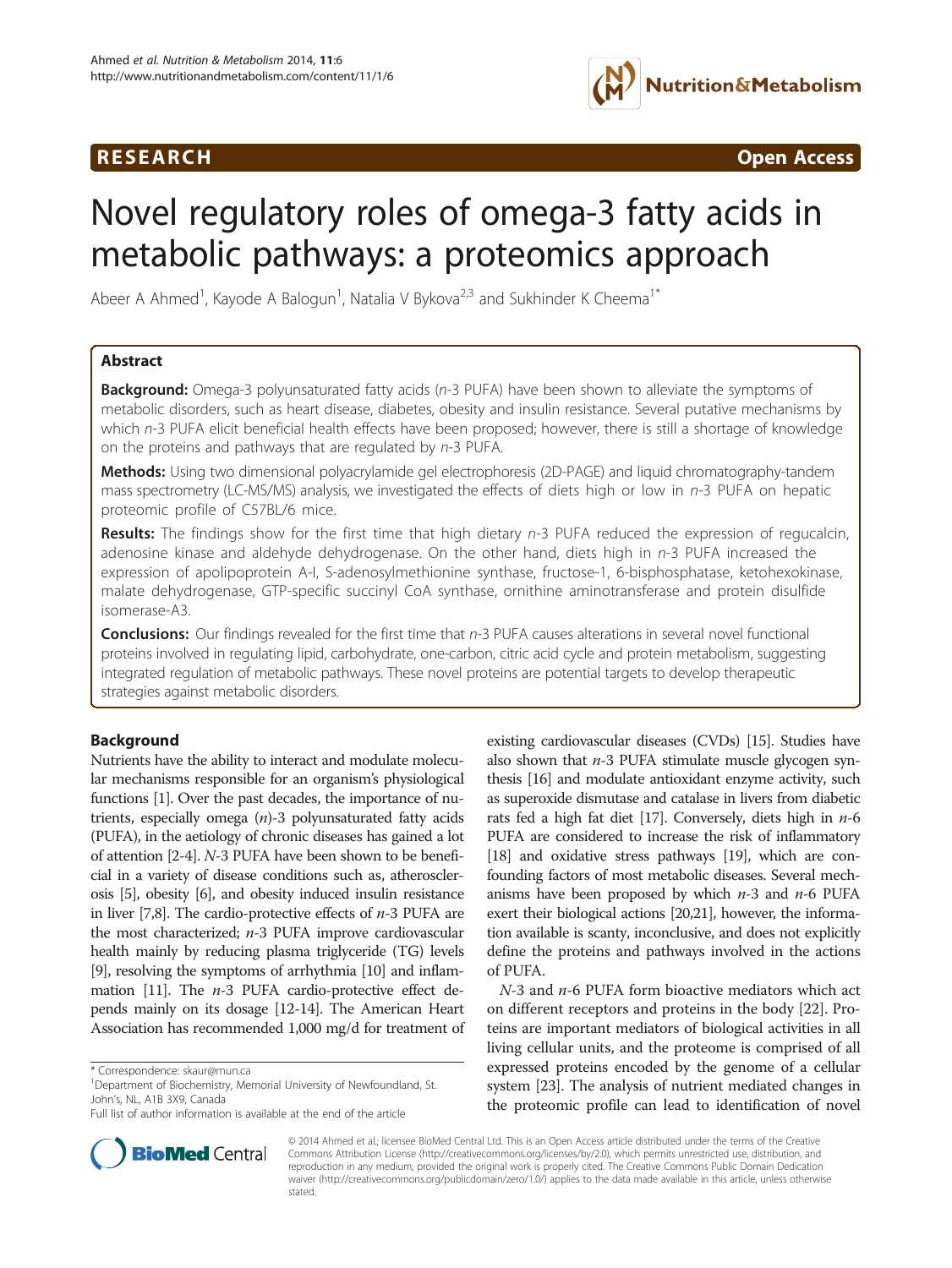proteins involved in the regulation of metabolic pathways [[24](#page-8-0)]. In the current study, we used 2D-PAGE coupled with LC-MS/MS to investigate the effect of  $n-3$  PUFA on the regulation of hepatic proteomic profile of C57BL/6 mice. Our findings show for the first time that dietary  $n-3$  PUFA reduced the expression of regucalcin, a key molecule involved in metabolic disorders including diabetes and lipid metabolism. We also report for the first time that  $n-3$ PUFA regulate several proteins involved in the regulation of lipid metabolism, one-carbon metabolism, carbohydrate, citric acid cycle, and protein synthesis.

## Methods

#### Diet and animals

A base semi-synthetic diet designed specifically to permit the control of fat level at 20% w/w was obtained in powdered form with the fat source omitted (MP Biomedicals, OH, USA). Menhaden oil (Sigma-Aldrich, MO, USA); lard, safflower oil and extra-virgin olive oil were used to prepare two different oil mixtures containing 10% (high  $n-3$ ) and 2% (low  $n-3$ )  $n-3$  PUFA of the total fat and has been previously published [\[25\]](#page-8-0). The amount of saturated fatty acids (SFA), monounsaturated fatty acids (MUFA) and total PUFA was kept constant. The two experimental diets differed only in the  $n-3$  PUFA amount; the high  $n-3$ PUFA diet contains 10% n-3 PUFA while the low n-3 PUFA diet contains 2% n-3 PUFA of the total dietary fat. Gas–liquid chromatography (GLC) was used to determine the fatty acid composition of the diet, which has been previously published [\[25\]](#page-8-0). Seven weeks old C57BL/6 mice were purchased from Charles River Laboratories (MA, USA). Animals were housed in a temperature-controlled animal facility with a 12 h light–dark cycle. The mice were maintained for one week acclimatization period on a regular chow diet (Prolab RMH 3000) purchased from PMI nutrition (MO, USA). Female mice were placed on one of the two experimental diets (low or high  $n-3$  PUFA diets) for 2 weeks prior to mating, and they continued on designated diets through gestation, lactation, and until weaning. At weaning, male and female offspring were continued on their mothers' diets for four months. Animals were provided with water and fresh diet ad libitum, every other day. Body weights were recorded once a week, and diet intake was recorded every other day. No significant differences were observed in both body weight and diet intake (Data not shown). At the end of the experimental period, animals  $(n = 4)$  were fasted overnight and blood was collected by cardiac puncture in tubes containing EDTA (4.5 mM, pH 7.4) to separate plasma. Livers were immediately snap frozen in liquid nitrogen and stored at −80°C until further use. Institutional Animal Care Committee at Memorial University approved all experiments in compliance with the guidelines of the Canadian Council for Animal Care.

#### Lipids and glucose analysis

Hepatic lipids were extracted according to our previously published method [[26\]](#page-8-0), and analyzed for TG concentrations using a TG assay kit (# 236–60, Sekisui Diagnostics, P.E.I Inc., Canada). Plasma samples were used for determination of non-esterified fatty acids (NEFA) using a kit (# 993–35191, Wako Chemicals Inc., USA). Fasting blood glucose concentrations were measured at the time of sacrifice using a commercially available glucometer (Lifescan Inc. CA, USA) after snipping the tail.

#### Ornithine aminotransferase (OAT) activity analysis

Hepatic OAT activity was assayed according to the method of Herzfeld and Knox [\[27](#page-8-0)] and protein concentration of liver extract was determined using the Biuret method [\[28\]](#page-8-0). The OAT enzyme activity was standardized for linearity with time, protein concentration, and was expressed as μmol/min/g liver.

### Proteomic profiling

Liver samples  $(n = 4$  per treatment group) (30 mg each) were homogenized in 40 mM Tris to profile the hydrophilic proteome soluble in aqueous buffer. Separation of the supernatant was performed after centrifugation (3000 rpm for 3 minutes at 4°C). Protein concentration was assayed by the method of Bradford [[29\]](#page-8-0). An aliquot of 800 μg total protein was added to 10 ml pre-chilled 85% acetone/0.07% dithiothreitol (DTT) at −20°C for a final concentration of 80% acetone; washing and centrifugation steps were repeated six times to remove all the water soluble contaminants, and the pure protein pellet was dried under nitrogen gas. Washing with several acetone precipitation rounds improves the quality of Isoelectric focusing (IEF) significantly [\[30\]](#page-8-0). The purified protein sample was suspended directly into rehydration buffer (7.0 M urea, 2.0 M thiourea, 4% CHAPS, 30 mM DTT, 1% Bio-Rad 3–10 ampholyte, bromophenol blue) to a final volume of 500 μL per sample, and centrifuged at  $100,000 \times g$  for 30 min prior to overnight loading via rehydration of immobilized pH gradient (IPG) strips. IEF was conducted with the Ettan IPGphor II system and Manifold tray (GE Healthcare, Piscataway, NJ, USA) using 24 cm ReadyStrip IPG (Bio-Rad, Mississauga, Ontario Cat. No.163-2042). The strips were focused for a total of 100 kVh prior to running the second dimension gels. The IPG strips were incubated for 10 min in equilibrium buffer (1.5 M Tris–HCl, pH 8.8, sodium dodecyl sulfate (SDS), urea, glycerol, bromophenol blue) with 1% DTT followed by 10 min in the same buffer containing 2.5% iodoacetamide. The second-dimension Tris-glycine SDS-PAGE was carried out using 20 cm gradient 10–20% acrylamide gels as described elsewhere using an Ettan DALT six (GE Healthcare) apparatus [\[31](#page-8-0)]. The total protein content was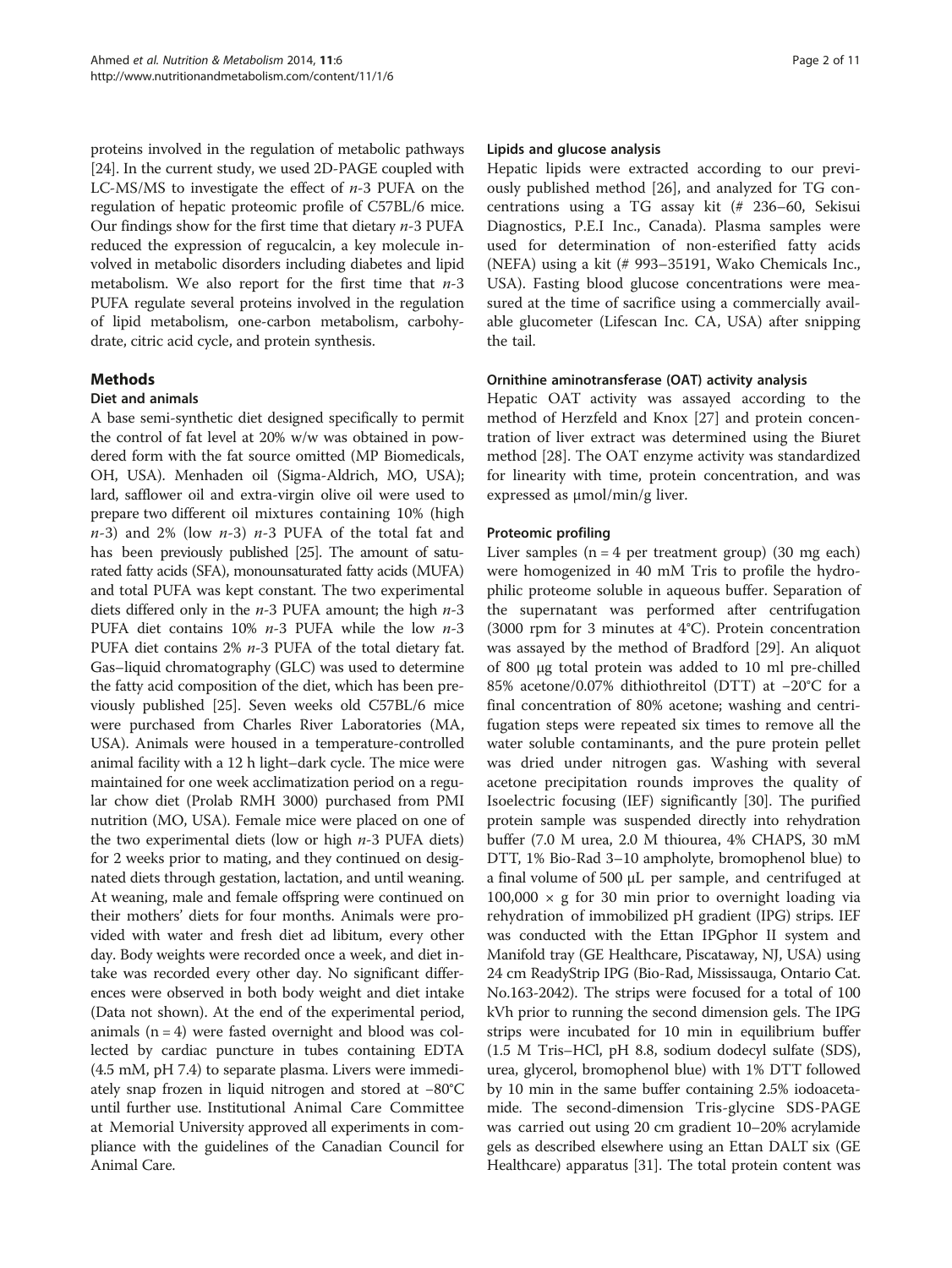detected by staining overnight with 0.15% w/v Coomassie blue R250; destained for 1 h with 25% v/v ethanol, 7% v/v acetic acid.

## Protein quantification and identification using progenesis gel imaging

The images of the total protein pattern of 2D-gels were captured by video imaging using the ImageScanner III (LabScan 6.0 software, GE Healthcare, Life Sciences, Sweden). We then used a specialized software, Progenesis Samespots, version 3.1 (Non-linear Dynamics, Newcastle upon Tyne, UK) to align and quantify the protein spots from captured 2D-gel images. The use of identical spot boundaries across all gels, background subtraction, and normalization to total staining intensity in each gel ensured comparable data between all gels with the Progenesis Samespots software. Each spot was manually evaluated using a 3D image display to exclude artifacts (spiky or irregularly shaped spots, split spots etc.). For the identified real spots, image realigning, noise filtering, and spots segmentation were carried out using default setting [[32](#page-8-0)]. Automatic analysis was performed on all the aligned images using the analysis wizard. The aligned images were grouped into high and low  $n-3$  PUFA group, and the statistically ranked list of spots was evaluated.

### In-gel digestion and peptide extraction

Excised protein spots in 1.5 siliconised polypropylene vials were washed 3 times with 100 mM ammonium bicarbonate/acetonitrile  $(NH_4HCO_3/ACN)$  and proteins were reduced with 10 mM DTT in 100 mM  $NH_4HCO_3$  for 30 min at 56°C [[33](#page-8-0)]. After cooling to room temperature, excess DTT solution was removed, and samples were alkylated with 55 mM iodoacetamide in 100 mM  $NH<sub>4</sub>HCO<sub>3</sub>$ for 30 min at room temperature in the dark. Excess iodoacetamide solution was removed, and gel pieces were washed again with 100 mM  $NH_4HCO_3/ACN$ , 1:1 v/v. The samples were dehydrated for 20 min with ACN, and subsequently rehydrated with 12.5 ng/μl sequencing grade modified Trypsin buffer (100 mM  $NH<sub>4</sub>HCO<sub>3</sub>$ , 10% ACN, 2.5 mM  $CaCl<sub>2</sub>$ ) for 30–40 min on ice [[34](#page-8-0)]. Samples were incubated at 37°C overnight. After cooling to room temperature, 50 μl of 5% formic acid (FA) was added, samples were vortexed and centrifuged at 6000 rpm for 2 min, and the clear supernatant was collected into fresh siliconised tubes. The extraction process was repeated using 1% FA, 5% ACN; 1% FA, 60% ACN; 1% FA and 99% ACN. The combined extracts were dried under vacuum.

### Mass spectrometric analysis of peptide extracts and database searching

For peptide mapping and fragmentation analysis with matrix assisted laser desorption/ionization time-of-flight mass spectrometry (MALDI TOF MS), each concentrated

peptide extract was purified with a μC18-Ziptip (Millipore, Billerica, MA) pipette tip. The bound peptides in the ZipTip were eluted using the elution solution (50% ACN in 5% FA, 2,5-Dihydroxybenzoic acid (DHB 10 mg/67 μL). For sample spotting, we used the dried droplet method [[35](#page-8-0)]. 4 μL sample was deposited on the target into two spots with 2 μL each. Calibration was done first externally to obtain 10–20 ppm accuracy with known peptide standards. Internal calibration was performed with known matrix cluster signals and tryptic autolysis peptide signals to achieve a mass accuracy of less than 100 ppm. Single MS with m/z range 600–3000, and MS/MS analysis was conducted using the QSTAR XL hybrid quadrupole/time of flight mass spectrometer equipped with an o-MALDI ion source (Applied Biosystems, Foster City, CA) located at Memorial University Genomics and Proteomics (GaP) facility. The instrument exhibits a mass resolving power of 10 000 full-width half-maximum, and accuracy within a few millidaltons in the TOF spectra in both MS and MS/ MS modes. A peak list was created with the Applied Biosystems Data Explorer from the unsmoothed raw data spectrum after de-isotoping. Monoisotopic m/z values from known matrix-cluster peaks and signals from trypsin autolysis peptides or known peptides derived from keratins [[36](#page-8-0)] were manually removed from this list before it was copied to the query section of the MASCOT Peptide Mass Fingerprint online entry form at [www.matrixscience.com](http://www.matrixscience.com) [[37](#page-8-0)]. The following settings were applied for the online database search: Database = NCBInr 20111022 (15670863 sequences; 5387755057 residues); Taxonomy = Musculus; Enzyme = Trypsin (with a maximum of 2 missed cleavages); Fixed modifications = Carbamidomethyl (C); Variable modifications = Acetyl (Protein N-term) and Oxidation (M); Peptide tolerance =  $\pm 100$  ppm; Mass values = MH + (monoisotopic). Only probability scores, p < 0.05, were considered.

### Protein identification using liquid chromatographytandem mass spectrometry

Separation of peptide mixture was conducted using a DIONEX UltiMate 3000 Nano LC System (Germering, Germany). Protein digest (250 fmol) was loaded onto a C18 pre-column (LC Packing, Sunnyvale, CA) for desalting and concentrating. Peptides were then eluted from the pre-column and separated on a nano-flow analytical C18 column (PepMap 75 μm i. d., LC Packing, Sunnyvale, CA) at 180 nl/min using an ACN gradient. The mobile phase consisted of (A) 0.1% FA/0.01% trifluoroacetic acid (TFA)/2% ACN and (B) 0.08% FA/0.008% TFA/98% ACN. A gradient of 0% B for 10 min, 0-60% B for 55 min, 60-90% for 3 min, 90% B for 5 min was applied. An Applied Biosystems QSTAR XL (Applied Biosystems/MDS Sciex, Foster City, USA) hybrid quadrupole TOF-MS/ MS system equipped with a nanoelectrospray source (Protana XYZ manipulator) located at Memorial University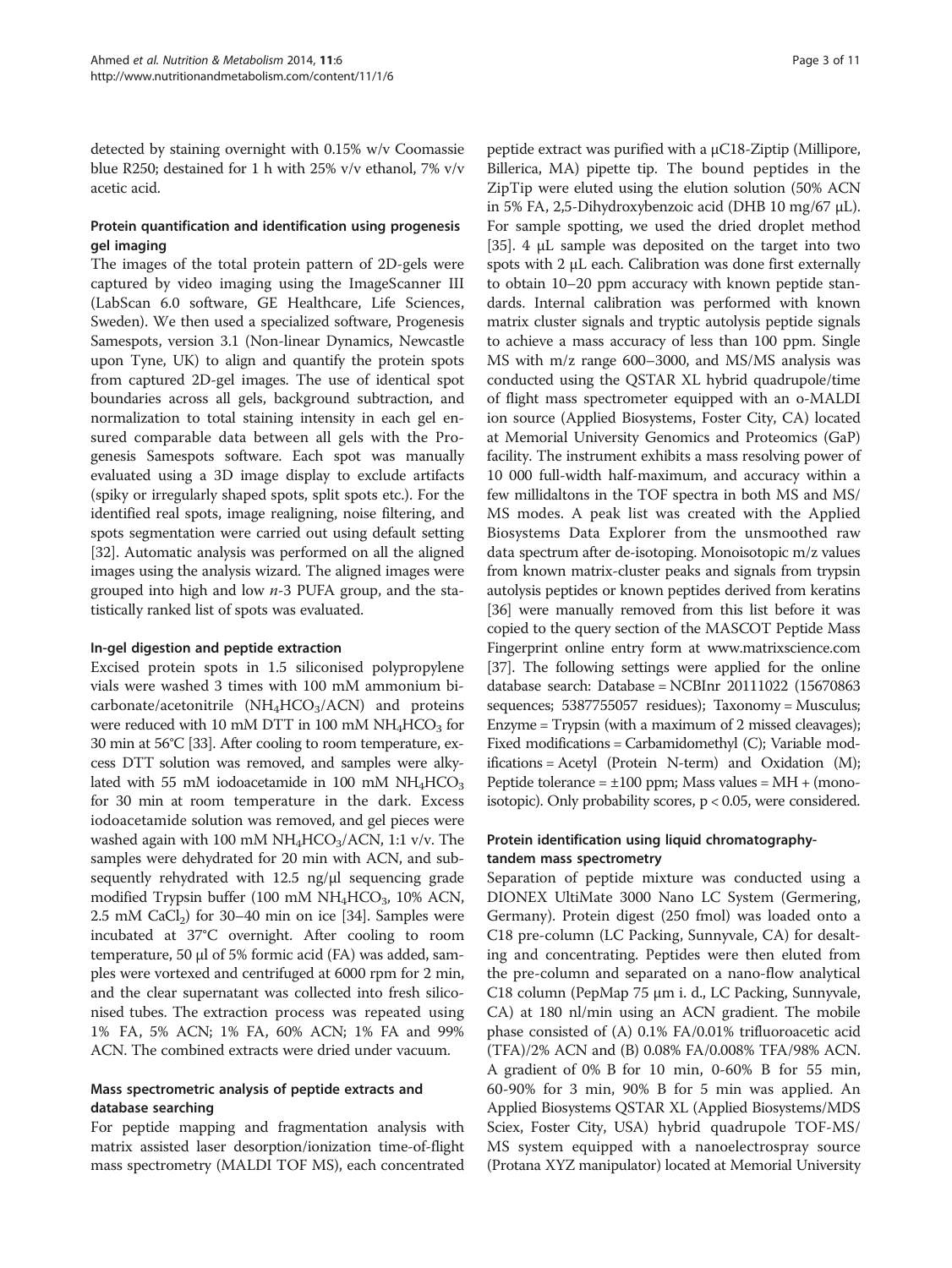Genomics and Proteomics (GaP) facility was used for LC-MS/MS peptide sequence analysis. The nanoelectrospray was generated from a PicoTip needle (10 μm i.d., New Objectives, Wobum, USA) at a voltage of 2400 V. Information-dependent acquisition in positive ion mode was employed with one MS m/z range of 400–1500 and MS/MS of three most abundant ions with charge state 2 to 4 in each cycle, 60 s dynamic exclusion with a mass tolerance of 100.000 ppm, using Analyst<sup>®</sup> QS 1.1 software (Applied Biosystems/MDS Sciex, Foster City, USA). The fragment intensity multiplier was set to 20 and maximum accumulation time was 3 s. Spectra acquired were submitted for peak list generation by Mascot Distiller integrated into Analyst® QS 1.1 software (Applied Biosystems/MDS Sciex, Foster City, USA). The peptide tandem mass spectra were searched against the NCBI non-redundant protein database 20120722 (19256848 sequences; 6606790375 residues) using MASCOT search engine with a precursor mass tolerance of 0.2 Da and a fragment ion mass tolerance of 0.2 Da. Peptides were considered identified if the Mascot score was over the 95% confidence limit based on the 'identity' score of each peptide. Mass lists in the form of Mascot Generic Files were used as input for Mascot MS/MS ion searches of the NCBInr database using the matrix science web server [\(www.matrixscience.com\)](http://www.matrixscience.com) [[37](#page-8-0)]. The following settings were applied for the online database search: Database = NCBInr; Taxonomy = Musculus; Enzyme = Trypsin (with a maximum of 2 missed cleavages); Fixed modifications = Carbamidomethyl (C); Variable modifications = Acetyl (Protein N-term) and Oxidation (M); Peptide tolerance =  $\pm 100$  ppm; Mass values = MH + (monoisotopic). Only probability scores, p < 0.05, were considered.

### Statistical analysis

The results for biochemical parameters were analysed using unpaired t-test (GraphPad software Inc., CA). Results were expressed as mean ± standard deviation (SD). Differences were considered to be statistically significant if the associated p value was < 0.05.

## Results and discussion

### Proteomic profile

The separation of proteins by 2D-PAGE resolved approximately 275 proteins that could be detected and quantified by automated matching using the specialized software Progenesis Samespots, version 3.1 (Non-linear Dynamics, Newcastle upon Tyne, UK) (Figure [1](#page-4-0)). A comparison of female mice fed with high and low  $n-3$  PUFA diets revealed 59 spots that were different, with a fold difference in the range of 2–9 folds. Differentially expressed proteins in females fed high or low  $n-3$  PUFA were grouped according to their metabolic functions in the following pathways: lipid metabolism, one-carbon metabolism, carbohydrate, citric acid cycle and protein synthesis.

## N-3 PUFA alters regucalcin and ApoA-I expression to regulate lipid metabolism

Mice fed a high  $n-3$  PUFA diet showed a lower expression of regucalcin compared to mice fed a low  $n-3$  PUFA diet (Table [1\)](#page-4-0). Regucalcin is mainly expressed in rodent liver, and higher expression of regucalcin is linked to metabolic disorders including diabetes and lipid metabolism [\[38,39](#page-8-0)]. Regucalcin has been found to play a multifunctional role in different tissues [\[40\]](#page-8-0), and is primarily involved in the maintenance of intracellular  $Ca^{2+}$  homeostasis [\[39](#page-8-0)]. Regulation of calcium homeostasis is important in many metabolic pathways including glucose metabolism and diabetes [[41,42\]](#page-8-0). There are evidences linking higher expression of regucalcin to adipogenesis in adipocytes [[43](#page-8-0)], and also alterations in lipid and glucose metabolism in vivo [\[44\]](#page-9-0), which are predisposing factors to obesity and diabetes. Overexpression of regucalcin was also found to enhance glucose utilization and lipid production in the cloned rat hepatoma H4-II-E cells in vitro [[44,45\]](#page-9-0). Concomitant with a decrease in regucalcin on a high  $n-3$ PUFA diet was a significant decrease in plasma TG concentrations as compared to mice fed a low n-3 PUFA diet (Figure [2A](#page-5-0)). Although feeding a high  $n-3$  PUFA diet had no significant effect on hepatic TG concentration, there was a trend towards a decrease compared to mice fed a low  $n-3$  PUFA diet (Figure [2](#page-5-0)B). These findings suggest that the regulation of lipid metabolism by  $n-3$  PUFA is likely mediated via regucalcin, which is a novel finding. We also observed a higher expression of Apolipoprotein A-I (ApoA-I) in mice fed the high  $n-3$  PUFA diet. ApoA-I is the major protein component of HDL-c that mediates reverse cholesterol transport from extra-hepatic tissues to the liver for excretion [\[46](#page-9-0)]. It has been reported that  $n-3$ PUFA supplementation alters lipoprotein containing proteome and suggests that this alteration will improve the functionality of HDL particle [\[47\]](#page-9-0). Increasing ApoA-I levels is an attractive strategy for the prevention of CVDs [[3\]](#page-8-0), thus a diet high in  $n-3$  PUFA is likely inducing cardioprotective effects via increasing ApoA-I levels.

## N-3 PUFA regulate proteins involved in one-carbon metabolism

Mice fed a high  $n-3$  PUFA diet showed a higher expression of S-adenosylmethionine synthase (SAM synthase) (Table [2](#page-5-0)) compared to mice fed a low  $n-3$  PUFA diet. SAM synthase [[48\]](#page-9-0) catalyzes the synthesis of SAM from methionine and is responsible for regeneration of methionine from homocysteine (Hcy) [[49\]](#page-9-0). Elevated plasma total Hcy levels are a fairly well established risk factor for CVD [\[50\]](#page-9-0). A high-fat diet was found to increase plasma Hcy levels in C57BL/6 mice [\[51](#page-9-0)], whereas  $n-3$  PUFA was negatively associated with plasma Hcy [\[52\]](#page-9-0). A metaanalysis study also showed that the high consumption of n-3 PUFA decreases plasma Hcy [\[53\]](#page-9-0). Our study revealed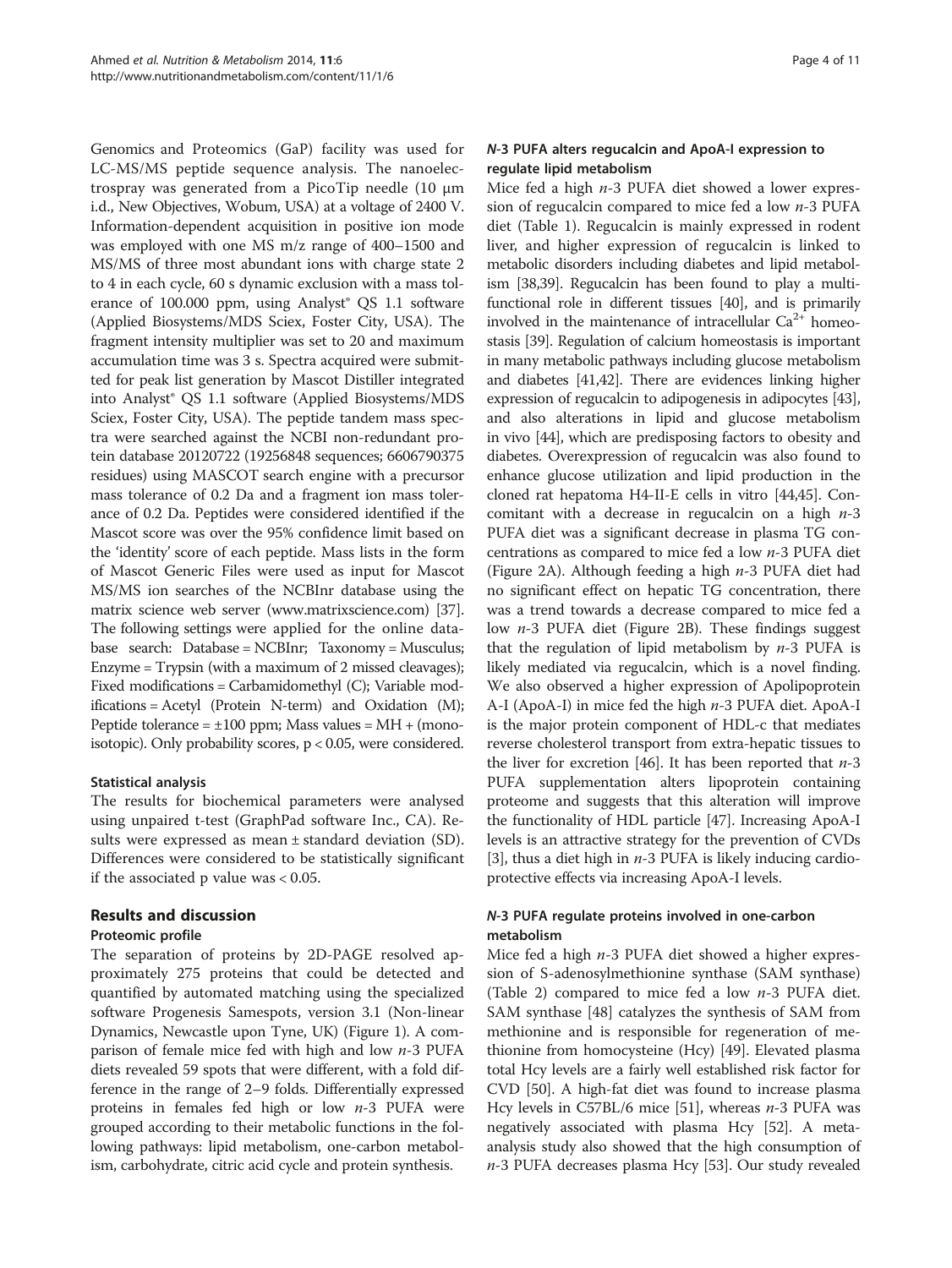

<span id="page-4-0"></span>

that increased SAM synthase in mice fed high  $n-3$  PUFA diet could be responsible for lowering Hcy levels.

In addition to increasing the expression of SAM synthase, a diet high in  $n-3$  PUFA caused a decrease in adenosine kinase (ADK) protein expression compared to mice fed a low n-3 PUFA diet. ADK plays an important role in regulating the intracellular as well as extracellular concentrations of adenosine by catalyzing the phosphorylation of adenosine to AMP through the use of ATP [[54\]](#page-9-0). ADK is highly expressed in the liver [\[55\]](#page-9-0), and has been shown to play an important role in methyltransferase reactions to control SAM and Hcy levels [[56](#page-9-0)]. A recent study has reported that inhibition of ADK promotes rodent and porcine islet beta-cell replication, and the authors have proposed ADK inhibition as a strategy for the treatment of diabetes [[57](#page-9-0)]. Thus inhibition of ADK by  $n-3$  PUFA could be a potential dietary based therapeutic strategy under diabetic conditions. We did not find a significant effect of the diets on plasma glucose levels (Figure [2](#page-5-0)C), however the levels of NEFA were significantly lower in animals fed a high  $n-3$  PUFA diet

(Figure [2](#page-5-0)D), supporting insulin sensitizing effects of  $n-3$ PUFA.

#### Effect of n-3 PUFA on the regulation of carbohydrate metabolism

N-3 PUFA have also been shown to increase insulin sensitivity [\[58](#page-9-0)] via regulating proteins involved in carbohydrate metabolism [[59\]](#page-9-0). We observed a higher expression of hepatic fructose-1, 6-bisphosphatase (FBPase) and ketohexokinase (KHK) in mice fed a high n-3 PUFA diet (Table 1). FBPase converts fructose-1, 6-bisphophate to fructose-6-phosphate and is considered a key regulatory enzyme in gluconeogenesis [[60\]](#page-9-0). A diet rich in  $n-3$  PUFA was previously shown to increase FBPase expression in liver of 3 day old rat pups [[61\]](#page-9-0). Fructose-6-phosphate is metabolised to glucose-6-phosphate thereby acting as a substrate for pentose phosphate pathway (PPP) [[62\]](#page-9-0). We observed that mice fed a high  $n-3$  PUFA diet had higher expression of 6-phosphogluconolactonase (6PGL) compared to mice fed the low n-3 PUFA diet (Table 1). 6PGL catalyzes the second step in the PPP [\[63\]](#page-9-0), which is a major

Table 1 Hepatic proteins identified via peptide mapping and MS/MS fragmentation in C57BL/6 mice fed a diet high or low in n-3 polyunsaturated fatty acids

| Protein                                         | GI       | Mass  | Score | <b>Matches</b> | Seauences | Metabolic pathway              |
|-------------------------------------------------|----------|-------|-------|----------------|-----------|--------------------------------|
| Fructose-1,6-biphosphatase                      | 51036635 | 40040 | 463   | 6(6)           | 6(6)      | <b>Gluconeogenesis</b>         |
| Ketohexokinase                                  | 31982229 | 33290 | 348   | 5(4)           | 5(4)      |                                |
| Apolipoprotein A-I                              | 109571   | 30358 | 295   | 7(2)           | 7(2)      | Lipid transport and metabolism |
| Cytosolic malate dehydrogenase                  | 387129   | 36625 | 238   | 4(4)           | 4(4)      | Citric acid cycle              |
| GTP-specific succinyl COA synthase beta subunit | 3766203  | 44115 | 393   | 7(5)           | 7(5)      | Citric acid cycle              |
| 6-phosphogluconolactonase                       | 3384778  | 27465 | 501   | 10(6)          | 10(6)     | Pentose phosphate pathway      |
| Regucalcin                                      | 6677739  | 33899 | 90    | 2(1)           | 2(1)      | Regulatory protein             |

GI=GenBank sequence identification number.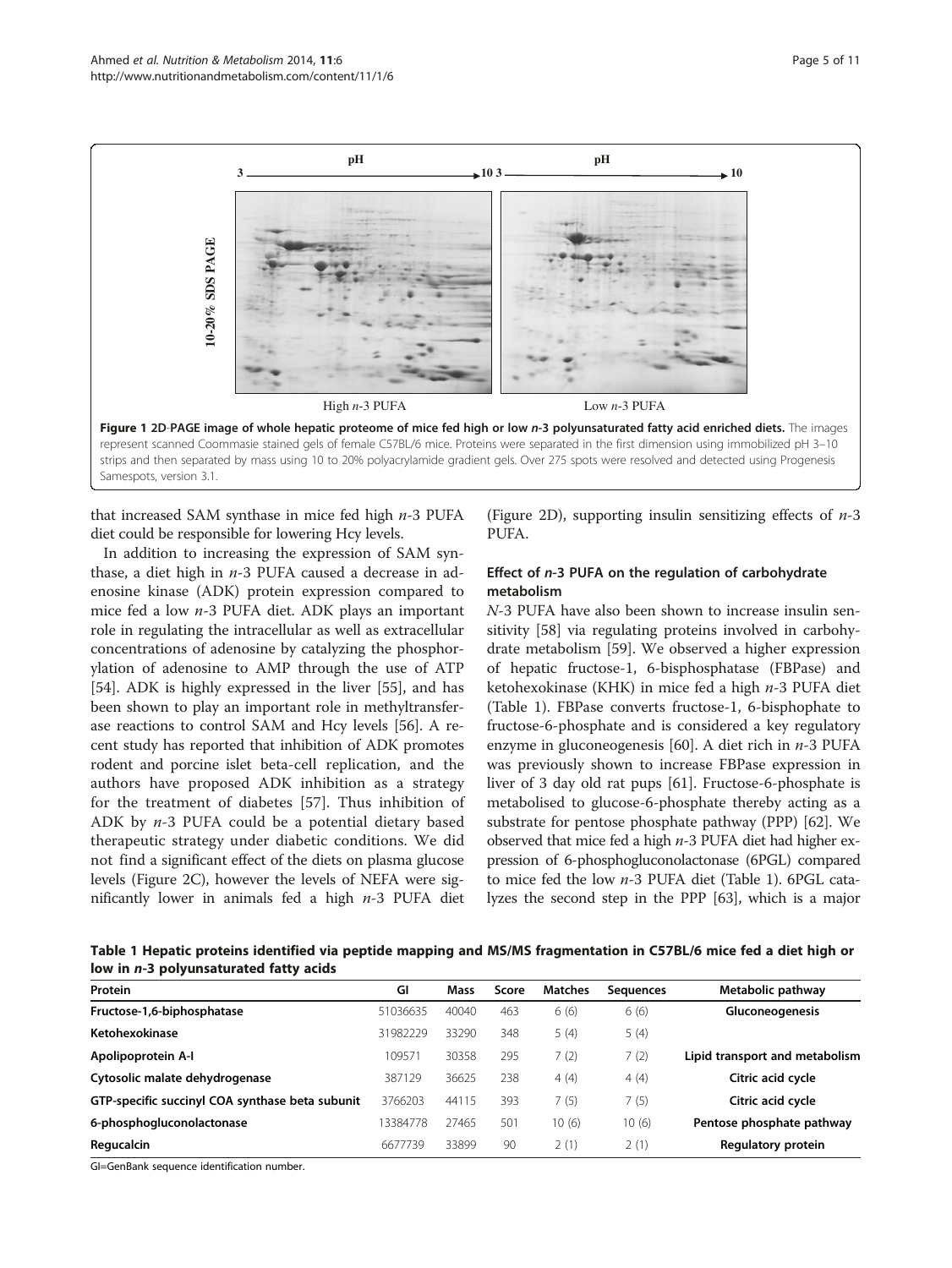<span id="page-5-0"></span>

source of NADPH and pentose sugars necessary for oxidative stress defence and nucleotide synthesis [\[64\]](#page-9-0). There are two distinct phases in this pathway; the first is the oxidative phase, which generates NADPH, and the second phase is the non-oxidative synthesis of 5-carbon sugar [[65](#page-9-0)]. NADPH that results from the PPP is mainly used in reductive biosynthesis reactions within cells through increasing glutathione reductase, which is necessary to regenerate glutathione [\[64](#page-9-0)]. Both epidemiological and animal studies have also shown that high fructose predisposes to type-II diabetes and metabolic syn-drome [[66-68](#page-9-0)]. We found that mice fed a high  $n-3$ PUFA diet had higher expression of KHK, which initiates the pathway to metabolize dietary fructose [\[69](#page-9-0)]. N-3 PUFA has previously been reported to have beneficial effects under fructose induced diabetic conditions [[70\]](#page-9-0). This is the first report that provides evidence for  $n-3$  PUFA mediated increase in fructose metabolism, likely due to an increase in the protein expression of KHK.

Table 2 Fold differences in abundance of hepatic proteins identified by LC-MS/MS in C57BL/6 mice fed a diet high or low in n-3 polyunsaturated fatty acids

| #Protein                      | <b>Function</b>       | High $n-3$ PUFA | Low $n-3$ PUFA | GI        | Mass  | Score | <b>Matches</b> |
|-------------------------------|-----------------------|-----------------|----------------|-----------|-------|-------|----------------|
| Ornithine aminotransferase    | Nitrogen homeostasis  | 28.251          |                | 8393866   | 48723 | 60    | 2(1)           |
| S-adenosylmethionine synthase | One-carbon metabolism | 1.881           |                | 19526790  | 44051 | 503   | 11 (8)         |
| Disulfide isomerase-A3        | Protein folding       | 9.181           |                | 351707448 | 57366 | 81    | 2(1)           |
| Aldehyde dehydrogenase        | Energy production     |                 | 1.431          | 560645    | 56686 | 55    | 1(1)           |
| Adenosine kinase              | Phosphorylation       |                 | 1.661          | 19527306  | 40466 | 379   | 12 (2)         |
| Lactoylglutathione lyase      | Detoxification        | 1.691           |                | 165932331 | 20967 | 278   | 7 (6)          |

The images of the total protein pattern of 2D-gels were captured by video imaging using the ImageScanner III (LabScan 6.0 software, GE Healthcare, Life Sciences, Sweden). Progenesis Samespots, version 3.1, a specialized software (Non-linear Dynamics, Newcastle upon Tyne, UK) was then used to align and quantify the protein spots from the captured 2D-gel images. PUFA, polyunsaturated fatty acids; GI, GenBank sequence identification number; ↑= upregulation.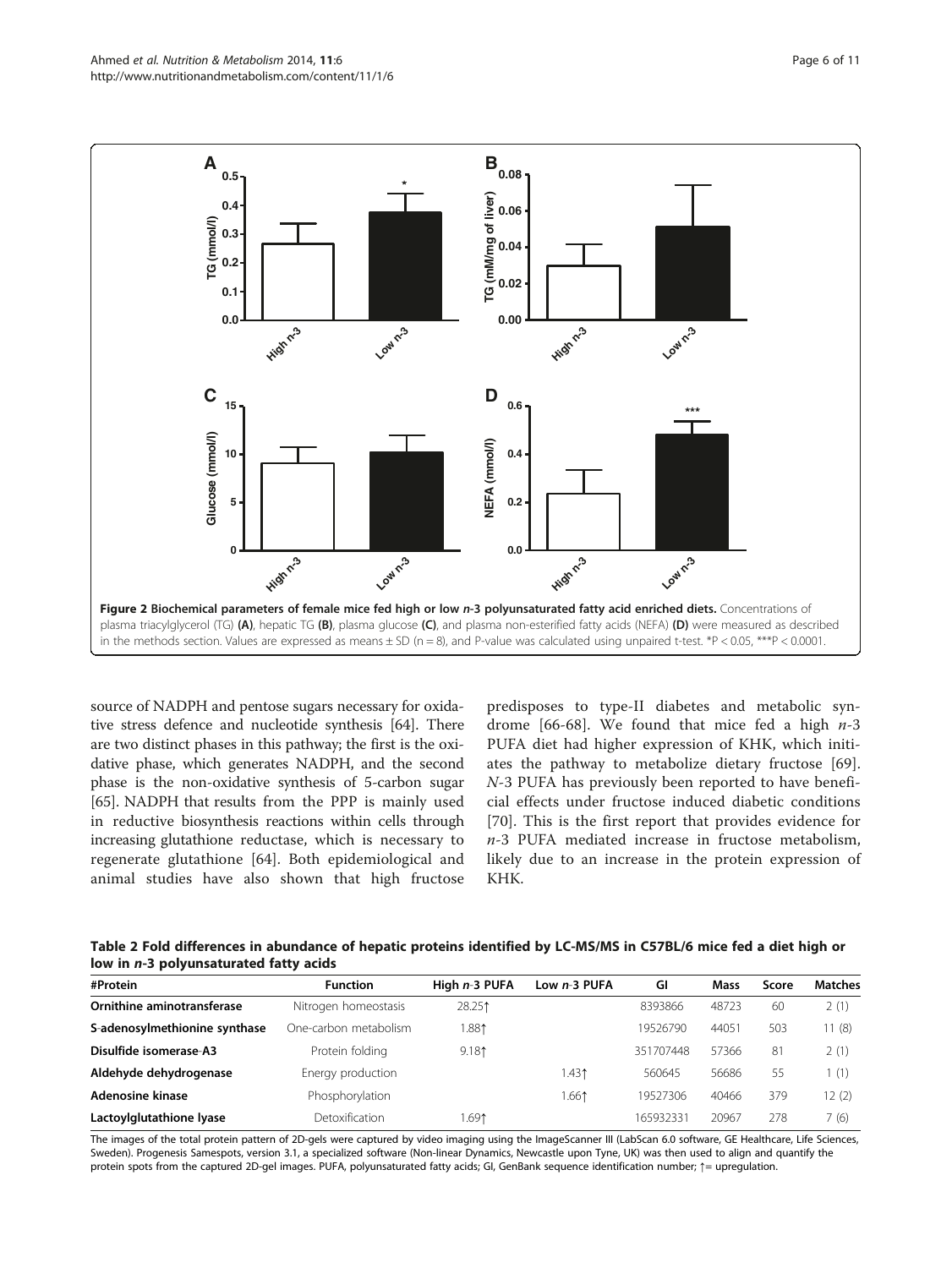<span id="page-6-0"></span>

Effect of n-3 PUFA on proteins involved in citric acid cycle Mice fed a high  $n-3$  PUFA diet showed higher protein expression of cytosolic malate dehydrogenase (MDH) and GTP specific succinyl CoA synthase (SCS) beta subunit compared to mice fed a low  $n-3$  PUFA diet (Table [1](#page-4-0)). MDH is an enzyme that reversibly catalyzes the oxidation of malate to oxaloacetate using the reduction of NAD + to NADH [\[71\]](#page-9-0), and is also involved in gluconeogenesis. N-3 PUFA was previously found to regulate the metabolic function of liver effectively by increasing MDH enzyme activity of rat liver [\[59,72\]](#page-9-0). SCS catalyzes the reversible reaction of succinyl-CoA to succinate, and is the only mitochondrial enzyme capable of ATP production via

substrate level phosphorylation in the absence of oxygen [[73](#page-9-0)]. SCS plays a key role in the citric acid cycle, ketone metabolism and heme synthesis [\[74\]](#page-9-0). Upregulation of MDH and SCS in the high  $n-3$  PUFA diet group would result in an increase in oxaloacetate levels which has several possible fates: 1) transamination to aspartate, 2) conversion into glucose by the gluconeogenic pathway, 3) condensation with acetyl CoA to form citrate, or 4) conversion into pyruvate. Moreover, the animals fed a high  $n-3$  PUFA diet revealed a dramatic increase in the expression of OAT compared to mice fed a low  $n-3$  PUFA diet. We measured OAT enzyme activity to confirm the effect of dietary n-3 PUFA and observed a significant increase  $(p = 0.0086)$  in OAT enzyme activity in animals fed a high  $n-3$  PUFA diet compared to animals fed the low  $n-3$  PUFA diet (Figure 3). This is the first study to report that  $n-3$  PUFA enriched diets significantly increased OAT protein expression and enzyme activity. OAT is a pyridoxal-50-phosphate-dependent mitochondrial matrix aminotransferase that catalyses the inter-conversion of ornithine into glutamate semialdehyde [[75](#page-9-0)]. OAT is located at a crossing between two important metabolisms: arginine and polyamine metabolism on one side and glutamate and proline metabolism on the other side [[76](#page-9-0)]. OAT is mainly found in the liver where its response to hormones and variations in dietary protein intake is subject to complex regulatory mechanisms [\[27](#page-8-0)[,77,78](#page-9-0)]. OAT plays a role in the adaptation to the level of protein supply, and also to the regulation of the availability of arginine and glutamine. Glutamine has a number of important regulatory roles in increasing protein synthesis, decreasing protein degradation, and also regulating arginine functions (i.e. stimulating the release of growth hormones, insulin-like growth factor 1, insulin

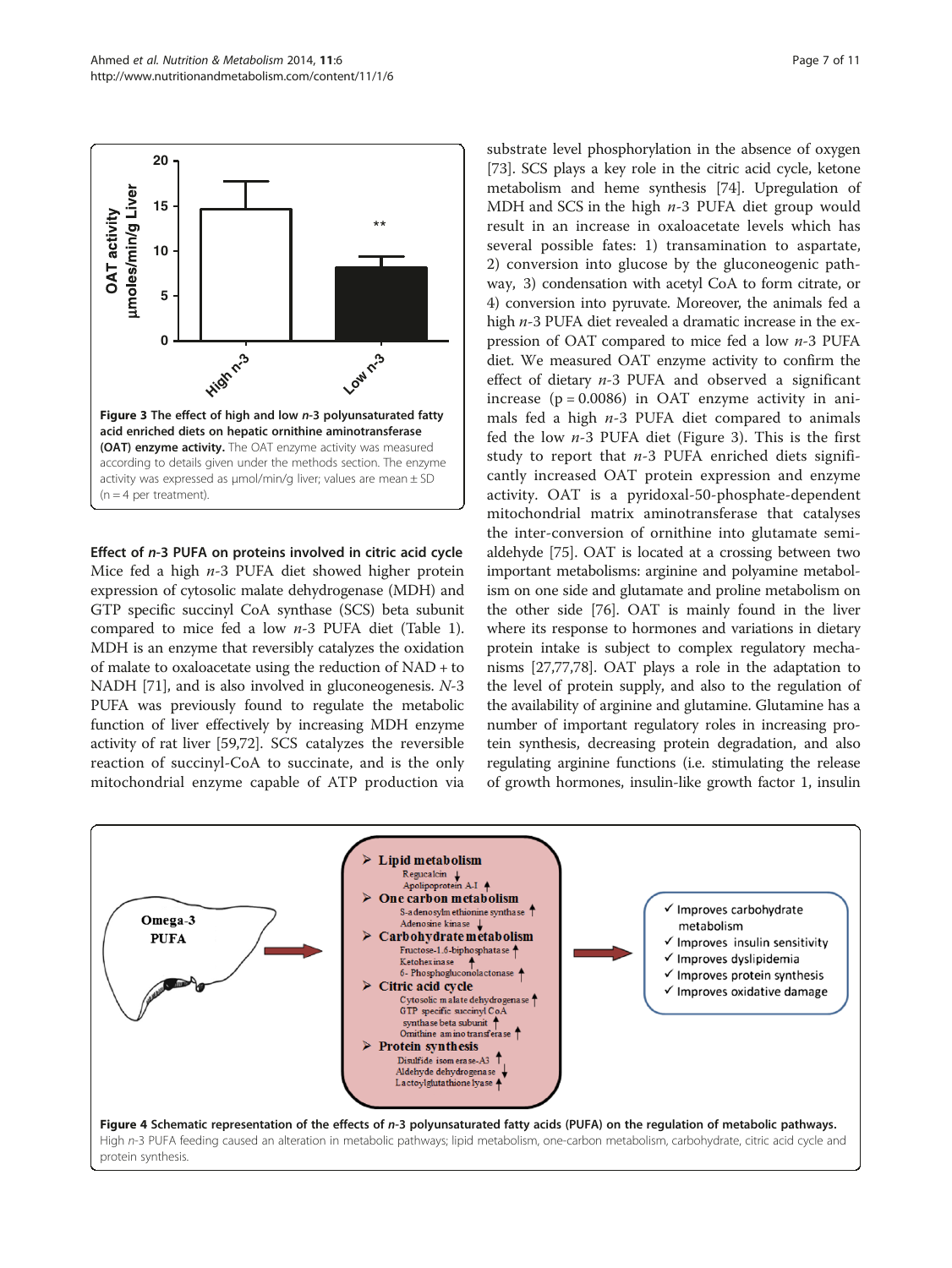and prolactin) [[79](#page-9-0)]. Thus, an overexpression of OAT could lead to changes in protein metabolism, thereby decreasing insulin resistance in type II diabetes. To the best of our knowledge, this is the first study that establishes an association between  $n-3$  PUFA and hepatic OAT expression. Taken together, high n-3 PUFA diet appears to regulate carbohydrate metabolism through alteration of many functional proteins such as FBPase, KHK, MDH, SCS and OAT.

#### Effect of n-3 PUFA on the regulation of protein synthesis

Animals fed a diet high in  $n-3$  PUFA revealed an increase in protein disulfide isomerase-A3 (PDI-A3) expression compared to mice fed a low n-3 PUFA diet. PDI-A3 constitutes a family of structurally related enzymes that catalyze disulfide bond formation, reduction, or isomerization of newly synthesized proteins in the lumen of the endoplasmic reticulum [[80\]](#page-9-0). It has both a disulfide isomerase activity that helps the correct formation of disulfide bridges between cysteine residues and a chaperone activity preventing proteins from misfolding in the endoplasmic reticulum [[81](#page-9-0)]. A reduction in PDI-A3 activity is associated with impaired liver function [[82\]](#page-9-0). Previously, it has been reported that diets enriched in menhaden oil increased activation (phosphorylation) of anabolic signaling proteins in muscle during administration of insulin and amino acids [[83](#page-9-0)], and also increased the non-oxidative whole-body disposal of amino acids [\[83,84\]](#page-9-0). N-3 PUFA derived resolvins and protectins also prevent liver DNA damage and oxidative stress [\[85](#page-9-0)]; thus, significantly decreasing inflammatory liver injury and hepatic steatosis [[86,87](#page-9-0)]. Our findings suggest that diets enriched in  $n-3$  PUFA increase protein synthesis through inducing the expression of disulfide isomerase-A3.

We also observed a lower expression of aldehyde dehydrogenase (ALDH) in mice fed the high  $n-3$  PUFA diet compared to mice fed the low  $n-3$  PUFA diet (Table [2](#page-5-0)). ALDHs are the products of a large gene family and catalyze irreversible oxidation of a variety of biological aldehydes including products of lipid peroxidation [[88](#page-9-0)]. Increased levels of ALDH are indicative of oxidative stress [[89](#page-9-0)]. The  $n-3$  PUFAs were shown to decrease oxidative stress [[90,91](#page-10-0)], and also to reduce the vascular-derived oxidative stress associated with diabetes [\[92\]](#page-10-0), which are likely mediated via inhibition of ALDHs. These findings were further supported by increased expression of lactoylglutathione lyase (glyoxalase 1) in mice fed a high  $n-3$  PUFA diet (Table [2\)](#page-5-0). Glyoxalase 1 is critical for the detoxification of reactive dicarbonyls, such as methylglyoxal [\[93](#page-10-0)]. These reactive dicarbonyls are potent precursors of advanced glycation end products (AGEs), well known to be increased under diabetic conditions [[94](#page-10-0),[95](#page-10-0)]. An increased expression of glyoxalase 1 in high  $n-3$  PUFA diet would therefore cause a reduction in AGE production, thereby eliciting beneficial health effects under diabetic conditions.

#### **Conclusions**

In conclusion, our data suggests an important functional role of dietary  $n-3$  PUFA in regulating proteins involved in lipids, glucose metabolism and protein synthesis as illustrated in Figure [4](#page-6-0). We are reporting for the first time that  $n-3$  PUFA down-regulates the expression of regucalcin, a potent player in lipid metabolism disorders. Furthermore, we have been able to demonstrate a novel involvement of n-3 PUFA in the regulation of proteins involved in one-carbon metabolism (SAM synthase and ADK), carbohydrate metabolism (FBPase, KHK and 6PGL), citric acid cycle (MDH, SCS and OAT), and protein synthesis (PDI-A3, ALDH and glyoxalase-1). Our findings have laid the foundation to undertake further studies to elucidate the potential health benefits of regulating the identified proteins and their pathways as a therapeutic strategy.

#### Abbreviations

ADK: Adenosine kinase; AGEs: Advanced glycation end products; ALDH: Aldehyde dehydrogenase; CVDs: Cardiovascular diseases; DHB: 2,5-Dihydroxybenzoic acid; DTT: Dithiothreitol; FA: Formic acid; FBPase: Fructose-1, 6-bisphosphatase; GaP: Memorial University Genomics and Proteomics; GLC: Gas–liquid chromatography; Hcy: Homocysteine; IEF: Isoelectric focusing; IPG: Immobilized pH gradient; LC-MS/MS: Liquid chromatography-tandem mass spectrometry; MALDI TOF MS: Matrix assisted laser desorption/ionization time-of-flight mass spectrometry; MDH: Malate dehydrogenase; MUFA: Monounsaturated fatty acids; N-3 PUFA: Omega-3 polyunsaturated fatty acids; NEFA: Non-esterified fatty acids; NH4HCO3/ CAN: Ammonium bicarbonate/acetonitrile; OAT: Ornithine Aminotransferase; PDI-A3: Protein disulfide isomerase-A3; PPP: Pentose phosphate pathway; 6PGL: 6-Phosphogluconolactonase; SAM: S-adenosylmethionine synthase; SCS: Succinyl CoA synthase; SD: Standard deviation; SDS: Sodium dodecyl sulfate; SFA: Saturated fatty acids; TFA: Trifluoroacetic acid; TG: Triglyceride; 2D-PAGE: Two dimensional polyacrylamide gel electrophoresis.

#### Competing interests

The authors declare that they have no competing financial, professional or personal interests that might have influenced the performance or presentation of the work described in this manuscript.

#### Authors' contributions

AA conducted the 2D-PAGE experiments, in gel digestion of gel spots, analyzed and interpreted data, and drafted the manuscript; KB undertook the animal study, carried out the biochemical parameters, interpreted data and participated in manuscript preparation; NB provided open access to instrumentation needed for proteomics experiment and participated in final revisions, SKC conceived the study, initiated the experimental design, coordinated the study, interpreted data, and drafted the manuscript. All authors read and approved the final manuscript.

#### Acknowledgements

Authors would like to thank the Natural Sciences and Engineering Research Council of Canada (NSERC) and the Canadian Institutes of Health Research (CIHR) for providing financial support. Infrastructure was supported by the Canada Foundation for Innovation (CFI) New Opportunities Fund. We would like to acknowledge Dr. John T. Brosnan and Patrick McNicholas for performing the OAT enzyme activity. We would also like to thank Jungie Hu for providing laboratory assistance with proteomics studies.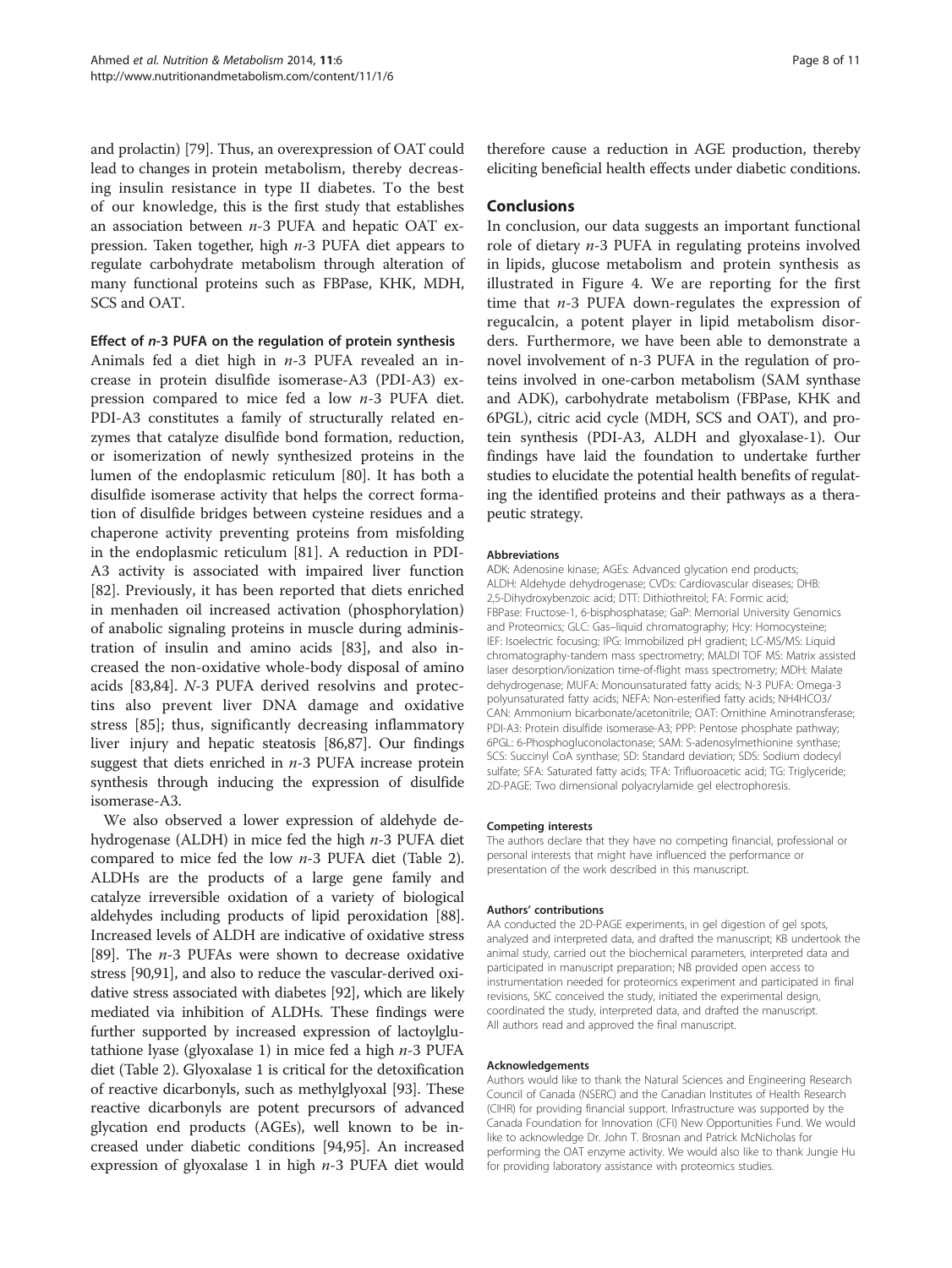#### <span id="page-8-0"></span>Author details

<sup>1</sup>Department of Biochemistry, Memorial University of Newfoundland, St. John's, NL, A1B 3X9, Canada. <sup>2</sup>Department of Biology, Memorial University of Newfoundland, St. John's, NL, Canada. <sup>3</sup>Current address: Agriculture and AgriFood Canada, Winnipeg, MB, Canada.

#### Received: 9 December 2013 Accepted: 15 January 2014 Published: 17 January 2014

#### References

- Mutch DM, Wahli W, Williamson G: Nutrigenomics and nutrigenetics: the emerging faces of nutrition. FASEB J 2005, 19:1602-1616.
- 2. Apte SA, Cavazos DA, Whelan KA, Degraffenried LA: A low dietary ratio of omega-6 to omega-3 Fatty acids may delay progression of prostate cancer. Nutr Cancer 2013, 65:556–562.
- 3. Miles RR, Perry W, Haas JV, Mosior MK, N'Cho M, Wang JW, Yu P, Calley J, Yue Y, Carter Q, et al: Genome-wide screen for modulation of hepatic apolipoprotein A-I (ApoA-I) secretion. J Biol Chem 2013, 288:6386-6396.
- Joffe YT, Collins M, Goedecke JH: The relationship between dietary fatty acids and inflammatory genes on the obese phenotype and serum lipids. Nutrients 2013, 5:1672–1705.
- Lands B: A critique of paradoxes in current advice on dietary lipids. Prog Lipid Res 2008, 47:77–106.
- 6. Alvheim AR, Malde MK, Osei-Hyiaman D, Lin YH, Pawlosky RJ, Madsen L, Kristiansen K, Froyland L, Hibbeln JR: Dietary linoleic acid elevates endogenous 2-AG and anandamide and induces obesity. Obesity 2012, 20:1984–1994.
- 7. Gonzalez-Periz A, Horrillo R, Ferre N, Gronert K, Dong B, Moran-Salvador E, Titos E, Martinez-Clemente M, Lopez-Parra M, Arroyo V, Claria J: Obesityinduced insulin resistance and hepatic steatosis are alleviated by omega-3 fatty acids: a role for resolvins and protectins. FASEB J 2009, 23:1946–1957.
- 8. Serhan CN, Hong S, Gronert K, Colgan SP, Devchand PR, Mirick G, Moussignac RL: Resolvins: a family of bioactive products of omega-3 fatty acid transformation circuits initiated by aspirin treatment that counter proinflammation signals. J Exp Med 2002, 196:1025–1037.
- 9. Harris WS, Bulchandani D: Why do omega-3 fatty acids lower serum triglycerides? Curr Opin Lipidol 2006, 17:387–393.
- 10. Reiffel JA, McDonald A: Antiarrhythmic effects of omega-3 fatty acids. Am J Cardiol 2006, 98:50i–60i.
- 11. Maroon JC, Bost JW: Omega-3 fatty acids (fish oil) as an antiinflammatory: an alternative to nonsteroidal anti-inflammatory drugs for discogenic pain. Surg Neurol 2006, 65:326–331.
- 12. Harris WS, Isley WL: Clinical trial evidence for the cardioprotective effects of omega-3 fatty acids. Curr Atheroscler Rep 2001, 3:174–179.
- 13. Marchioli R, Silletta MG, Levantesi G, Pioggiarella R: Omega-3 fatty acids and heart failure. Curr Atheroscler Rep 2009, 11:440–447.
- 14. Lavie CJ, Milani RV, Mehra MR, Ventura HO: Omega-3 polyunsaturated fatty acids and cardiovascular diseases. J Am Coll Cardiol 2009, 54:585–594.
- 15. Kris-Etherton PM, Harris WS, Appel LJ, Nutrition C: Fish consumption, fish oil, omega-3 fatty acids, and cardiovascular disease. Arterioscler Thromb Vasc Biol 2003, 23:e20–e30.
- 16. Kuda O, Jelenik T, Jilkova Z, Flachs P, Rossmeisl M, Hensler M, Kazdova L, Ogston N, Baranowski M, Gorski J, et al: n-3 fatty acids and rosiglitazone improve insulin sensitivity through additive stimulatory effects on muscle glycogen synthesis in mice fed a high-fat diet. Diabetologia 2009, 52:941–951.
- 17. de Assis AM, Rech A, Longoni A, Rotta LN, Denardin CC, Pasquali MA, Souza DO, Perry ML, Moreira JC: Omega3-Polyunsaturated fatty acids prevent lipoperoxidation, modulate antioxidant enzymes, and reduce lipid content but do not alter glycogen metabolism in the livers of diabetic rats fed on a high fat thermolyzed diet. Mol Cell Biochem 2012, 361:151–160.
- 18. Simopoulos AP: The importance of the omega-6/omega-3 fatty acid ratio in cardiovascular disease and other chronic diseases. Exp Biol Med (Maywood) 2008, 233:674–688.
- 19. Calder PC: N-3 polyunsaturated fatty acids and inflammation: from molecular biology to the clinic. Lipids 2003, 38:343–352.
- 20. Massaro M, Scoditti E, Carluccio MA, De Caterina R: Basic mechanisms behind the effects of n-3 fatty acids on cardiovascular disease. Prostaglandins Leukot Essent Fatty Acids 2008, 79:109–115.
- 21. Adkins Y, Kelley DS: Mechanisms underlying the cardioprotective effects of omega-3 polyunsaturated fatty acids. J Nutr Biochem 2010, 21:781–792.
- 22. Wada M, DeLong CJ, Hong YH, Rieke CJ, Song I, Sidhu RS, Yuan C, Warnock M, Schmaier AH, Yokoyama C, et al: Enzymes and receptors of prostaglandin pathways with arachidonic acid-derived versus eicosapentaenoic acid-derived substrates and products. J Biol Chem 2007, 282:22254–22266.
- 23. Schweigert FJ: Nutritional proteomics: methods and concepts for research in nutritional science. Ann Nutr Metab 2007, 51:99–107.
- 24. Bunger M, Hooiveld GJ, Kersten S, Muller M: Exploration of PPAR functions by microarray technology-a paradigm for nutrigenomics. Biochim Biophys Acta 2007, 1771:1046–1064.
- 25. Balogun KA, Albert CJ, Ford DA, Brown RJ, Cheema SK: Dietary omega-3 polyunsaturated Fatty acids alter the Fatty Acid composition of hepatic and plasma bioactive lipids in C57BL/6 mice: a lipidomic approach. PLoS One 2013, 8:e82399.
- 26. Chechi K, Cheema SK: Maternal diet rich in saturated fats has deleterious effects on plasma lipids of mice. Exp Clin Cardiol 2006, 11:129–135.
- 27. Herzfeld A, Knox WE: The properties, developmental formation, and estrogen induction of ornithine aminotransferase in rat tissues. *J Biol* Chem 1968, 243:3327–3332.
- 28. Gornall AG, Bardawill CJ, David MM: Determination of serum proteins by means of the biuret reaction. J Biol Chem 1949, 177:751-766.
- 29. Bradford MM: A rapid and sensitive method for the quantitation of microgram quantities of protein utilizing the principle of protein-dye binding. Anal Biochem 1976, 72:248–254.
- 30. Wu HC, Chen TN, Kao SH, Shui HA, Chen WJ, Lin HJ, Chen HM: Isoelectric focusing management: an investigation for salt interference and an algorithm for optimization. J Proteome Res 2010, 9:5542-5556
- 31. Laemmli UK: Cleavage of structural proteins during the assembly of the head of bacteriophage T4. Nature 1970, 227:680–685.
- Fan Y, Murphy TB, Byrne JC, Brennan L, Fitzpatrick JM, Watson RW: Applying random forests to identify biomarker panels in serum 2D-DIGE data for the detection and staging of prostate cancer. J Proteome Res 2011, 10:1361–1373.
- 33. Shevchenko A, Tomas H, Havlis J, Olsen JV, Mann M: In-gel digestion for mass spectrometric characterization of proteins and proteomes. Nat Protoc 2006, 1:2856–2860.
- 34. Shevchenko A, Jensen ON, Podtelejnikov AV, Sagliocco F, Wilm M, Vorm O, Mortensen P, Shevchenko A, Boucherie H, Mann M: Linking genome and proteome by mass spectrometry: large-scale identification of yeast proteins from two dimensional gels. Proc Natl Acad Sci U S A 1996, 93:14440–14445.
- 35. Thomas H, Havlis J, Peychl J, Shevchenko A: Dried-droplet probe preparation on AnchorChip targets for navigating the acquisition of matrix-assisted laser desorption/ionization time-of-flight spectra by fluorescence of matrix/analyte crystals. Rapid Commun Mass Spectrom: RCM 2004, 18:923–930.
- 36. Keller BO, Sui J, Young AB, Whittal RM: Interferences and contaminants encountered in modern mass spectrometry. Anal Chim Acta 2008, 627:71–81.
- 37. Perkins DN, Pappin DJ, Creasy DM, Cottrell JS: Probability-based protein identification by searching sequence databases using mass spectrometry data. Electrophor 1999, 20:3551-3567
- 38. Yamaguchi M: The role of regucalcin in nuclear regulation of regenerating liver. Biochem Biophys Res Commun 2000, 276:1–6.
- 39. Yamaguchi M: Role of regucalcin in maintaining cell homeostasis and function (review). Int J Mol Med 2005, 15:371–389.
- 40. Yamaguchi M, Morooka Y, Misawa H, Tsurusaki Y, Nakajima R: Role of endogenous regucalcin in transgenic rats: suppression of kidney cortex cytosolic protein phosphatase activity and enhancement of heart muscle microsomal Ca2 + −ATPase activity. J Cell Biochem 2002, 86:520–529.
- 41. Kraus-Friedmann N, Feng L: The role of intracellular Ca2+ in the regulation of gluconeogenesis. Metab 1996, 45:389–403.
- 42. Hamada Y, Nagasaki H, Fuchigami M, Furuta S, Seino Y, Nakamura J, Oiso Y: The alpha-glucosidase inhibitor miglitol affects bile acid metabolism and ameliorates obesity and insulin resistance in diabetic mice. Metab 2013, 62:734–742.
- 43. Yamaguchi M, Weitzmann MN, Baile CA, Murata T: Exogenous regucalcin suppresses osteoblastogenesis and stimulates adipogenesis in mouse bone marrow culture. Integr Biol (Camb) 2012, 4:1215–1222.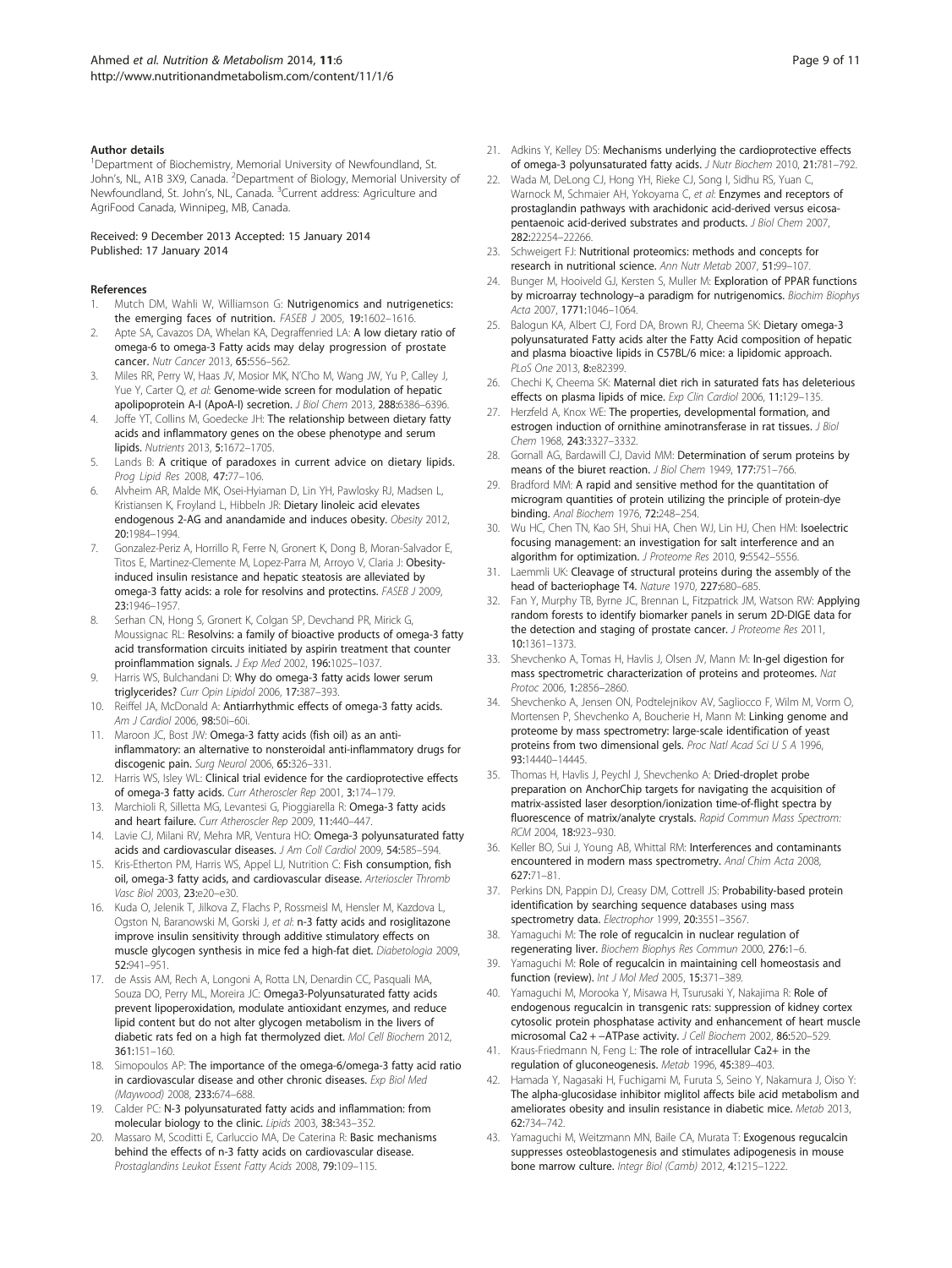- <span id="page-9-0"></span>44. Yamaguchi M: Regucalcin and metabolic disorders: osteoporosis and hyperlipidemia are induced in regucalcin transgenic rats. Mol Cell Biochem 2010, 341:119–133.
- 45. Yamaguchi M, Murata T: Involvement of regucalcin in lipid metabolism and diabetes. Metabolism 2013, 62:1045–1051.
- 46. Chiesa G, Sirtori CR: Apolipoprotein A-I (Milano): current perspectives. Curr Opin Lipidol 2003, 14:159–163.
- 47. Burillo E, Mateo-Gallego R, Cenarro A, Fiddyment S, Bea AM, Jorge I, Vazquez J, Civeira F: Beneficial effects of omega-3 fatty acids in the proteome of high-density lipoprotein proteome. Lipids Health Dis 2012, 11:116.
- 48. Sampath H, Ntambi JM: Polyunsaturated fatty acid regulation of genes of lipid metabolism. Annu Rev Nutr 2005, 25:317–340.
- 49. Mato JM, Alvarez L, Ortiz P, Pajares MA: S-adenosylmethionine synthesis: molecular mechanisms and clinical implications. Pharmacol Ther 1997, 73:265–280.
- 50. Kerins DM, Koury MJ, Capdevila A, Rana S, Wagner C: Plasma Sadenosylhomocysteine is a more sensitive indicator of cardiovascular disease than plasma homocysteine. Am J Clin Nutr 2001, 74:723-729.
- 51. Yun KU, Ryu CS, Oh JM, Kim CH, Lee KS, Lee CH, Lee HS, Kim BH, Kim SK: Plasma homocysteine level and hepatic sulfur amino acid metabolism in mice fed a high-fat diet. Eur J Nutr 2013, 52:127–134.
- 52. Mehmetoglu I, Yerlikaya FH, Kurban S, Polat H: Plasma omega-3 fatty acid levels negatively and omega-6 fatty acid levels positively associated with other cardiovascular risk factors including homocysteine in severe obese subjects. Asia Pac J Clin Nutr 2012, 21:519-525.
- 53. Huang T, Wahlqvist ML, Li D: Effect of n-3 polyunsaturated fatty acid on gene expression of the critical enzymes involved in homocysteine metabolism. Nutr J 2012, 11:6.
- 54. Park J, Gupta RS: Adenosine kinase and ribokinase–the RK family of proteins. Cell Mol Life Sci 2008, 65:2875–2896.
- 55. Andres CM, Palella TD, Fox IH: Human placental adenosine kinase: purification and characterization. Adv Exp Med Biol 1979, 122B:41–43.
- 56. Bjursell MK, Blom HJ, Cayuela JA, Engvall ML, Lesko N, Balasubramaniam S, Brandberg G, Halldin M, Falkenberg M, Jakobs C, et al: Adenosine kinase deficiency disrupts the methionine cycle and causes hypermethioninemia, encephalopathy, and abnormal liver function. Am J Hum Genet 2011, 89:507–515.
- 57. Annes JP, Ryu JH, Lam K, Carolan PJ, Utz K, Hollister-Lock J, Arvanites AC, Rubin LL, Weir G, Melton DA: Adenosine kinase inhibition selectively promotes rodent and porcine islet beta-cell replication. Proc Natl Acad Sci USA 2012, 109:3915–3920.
- 58. Hartweg J, Perera R, Montori V, Dinneen S, Neil HA, Farmer A: Omega-3 polyunsaturated fatty acids (PUFA) for type 2 diabetes mellitus. Cochrane Database Syst Rev 2008. Issue 1. Art. No.:CD003205. doi:10.1002/14651858. CD003205.pub2.
- 59. Yilmaz HR, Songur A, Ozyurt B, Zararsiz I, Sarsilmaz M: The effects of n-3 polyunsaturated fatty acids by gavage on some metabolic enzymes of rat liver. Prostaglandins Leukot Essent Fatty Acids 2004, 71:131-135.
- 60. Marcus F, Rittenhouse J, Gontero B, Harrsch PB: Function, structure and evolution of fructose-1,6-bisphosphatase. Arch Biol Med Exp (Santiago) 1987, 20:371–378.
- 61. Novak EM, Lee EK, Innis SM, Keller BO: Identification of novel protein targets regulated by maternal dietary fatty acid composition in neonatal rat liver. J Proteomics 2009, 73:41–49.
- 62. Manganelli G, Masullo U, Passarelli S, Filosa S: Glucose-6-phosphate dehydrogenase deficiency: disadvantages and possible benefits. Cardiovasc Hematol Disord Drug Targets 2013, 13:73–82.
- 63. Collard F, Collet JF, Gerin I, Veiga-da-Cunha M, Van Schaftingen E: Identification of the cDNA encoding human 6-phosphogluconolactonase, the enzyme catalyzing the second step of the pentose phosphate pathway (1). FEBS Lett 1999, 459:223–226.
- 64. Dashty M: A quick look at biochemistry: carbohydrate metabolism. Clin Biochem 2013, 46:1339–1352.
- 65. Kruger NJ, von Schaewen A: The oxidative pentose phosphate pathway: structure and organisation. Curr Opin Plant Biol 2003, 6:236-246.
- 66. Basciano H, Federico L, Adeli K: Fructose, insulin resistance, and metabolic dyslipidemia. Nutr Metab 2005, 2:5.
- 67. Johnson RJ, Segal MS, Sautin Y, Nakagawa T, Feig DI, Kang DH, Gersch MS, Benner S, Sanchez-Lozada LG: Potential role of sugar (fructose) in the epidemic of hypertension, obesity and the metabolic syndrome, diabetes, kidney disease, and cardiovascular disease. Am J Clin Nutr 2007, 86:899–906.
- 68. Miller A, Adeli K: Dietary fructose and the metabolic syndrome. Curr Opin Gastroenterol 2008, 24:204–209.
- 69. Raushel FM, Cleland WW: Bovine liver fructokinase: purification and kinetic properties. Biochem 1977, 16:2169–2175.
- 70. Karsenty J, Landrier JF, Rousseau-Ralliard D, Robbez-Masson V, Margotat A, Deprez P, Lechene P, Grynberg A, Lairon D, Planells R, Gastaldi M: Beneficial effects of omega-3 fatty acids on the consequences of a fructose diet are not mediated by PPAR delta or PGC1 alpha. Eur J Nutr 2013, 52:1865–1874.
- 71. Musrati RA, Kollarova M, Mernik N, Mikulasova D: Malate dehydrogenase: distribution, function and properties. Gen Physiol Biophys 1998, 17:193–210.
- 72. Khan MW, Priyamvada S, Khan SA, Khan S, Naqshbandi A, Yusufi AN: Protective effect of omega-3 polyunsaturated fatty acids (PUFAs) on sodium nitroprusside-induced nephrotoxicity and oxidative damage in rat kidney. Hum Exp Toxicol 2012, 31:1035-1049.
- 73. Nishimura JS: Succinyl-CoA synthetase structure-function relationships and other considerations. Adv Enzymol Relat Areas Mol Biol 1986, 58:141-172.
- 74. Phillips D, Aponte AM, French SA, Chess DJ, Balaban RS: Succinyl-CoA synthetase is a phosphate target for the activation of mitochondrial metabolism. Biochemistry 2009, 48:7140–7149.
- 75. Ventura G, De Bandt JP, Segaud F, Perret C, Robic D, Levillain O, Le Plenier S, Godard C, Cynober L, Moinard C: Overexpression of ornithine aminotransferase: consequences on amino acid homeostasis. Br J Nutr 2009, 101:843–851.
- 76. Marsman HA, Heger M, Kloek JJ, Nienhuis SL, ten Kate FJ, van Gulik TM: Omega-3 fatty acids reduce hepatic steatosis and consequently attenuate ischemia-reperfusion injury following partial hepatectomy in rats. Dig Liver Dis 2011, 43:984–990.
- 77. Boon L, Geerts WJ, Jonker A, Lamers WH, Van Noorden CJ: High protein diet induces pericentral glutamate dehydrogenase and ornithine aminotransferase to provide sufficient glutamate for pericentral detoxification of ammonia in rat liver lobules. Histochem Cell Biol 1999, 111:445–452.
- 78. O'Sullivan D, Brosnan JT, Brosnan ME: Catabolism of arginine and ornithine in the perfused rat liver: effect of dietary protein and of glucagon. Am J Physiol Endocrinol Metab 2000, 278:E516-E521.
- 79. Smith RJ: Glutamine metabolism and its physiologic importance. JPEN J Parenter Enteral Nutr 1990, 14:40S–44S.
- 80. Turano C, Coppari S, Altieri F, Ferraro A: Proteins of the PDI family: unpredicted non-ER locations and functions. J Cell Physiol 2002, 193:154–163.
- 81. Hatahet F, Ruddock LW: Substrate recognition by the protein disulfide isomerases. FEBS J 2007, 274:5223–5234.
- 82. Cordeiro OD, Silva TS, Alves RN, Costas B, Wulff T, Richard N, de Vareilles M, Conceicao LE, Rodrigues PM: Changes in liver proteome expression of Senegalese sole (Solea senegalensis) in response to repeated handling stress. Mar Biotechnol (NY) 2012, 14:714–729.
- 83. Gingras AA, White PJ, Chouinard PY, Julien P, Davis TA, Dombrowski L, Couture Y, Dubreuil P, Myre A, Bergeron K, et al: Long-chain omega-3 fatty acids regulate bovine whole-body protein metabolism by promoting muscle insulin signalling to the Akt-mTOR-S6K1 pathway and insulin sensitivity. J Physiol 2007, 579:269-284.
- 84. Smith GI, Atherton P, Reeds DN, Mohammed BS, Rankin D, Rennie MJ, Mittendorfer B: Dietary omega-3 fatty acid supplementation increases the rate of muscle protein synthesis in older adults: a randomized controlled trial. Am J Clin Nutr 2011, 93:402–412.
- 85. Iwasaki W, Kume M, Kudo K, Uchinami H, Kikuchi I, Nakagawa Y, Yoshioka M, Yamamoto Y: Changes in the fatty acid composition of the liver with the administration of N-3 polyunsaturated fatty acids and the effects on warm ischemia/reperfusion injury in the rat liver. Shock 2010, 33:306–314.
- 86. Zuniga J, Venegas F, Villarreal M, Nunez D, Chandia M, Valenzuela R, Tapia G, Varela P, Videla LA, Fernandez V: Protection against in vivo liver ischemia-reperfusion injury by n-3 long-chain polyunsaturated fatty acids in the rat. Free Radic Res 2010, 44:854–863.
- 87. Yamaguchi M: Role of regucalcin in calcium signaling. Life Sci 2000, 66:1769–1780.
- 88. Hjelle JJ, Petersen DR: Hepatic aldehyde dehydrogenases and lipid peroxidation. Pharmacol Biochem Behav 1983, 18(Suppl 1):155–160.
- 89. Liao J, Sun A, Xie Y, Isse T, Kawamoto T, Zou Y, Ge J: Aldehyde dehydrogenase-2 deficiency aggravates cardiac dysfunction elicited by endoplasmic reticulum stress induction. Mol Med 2012, 18:785–793.